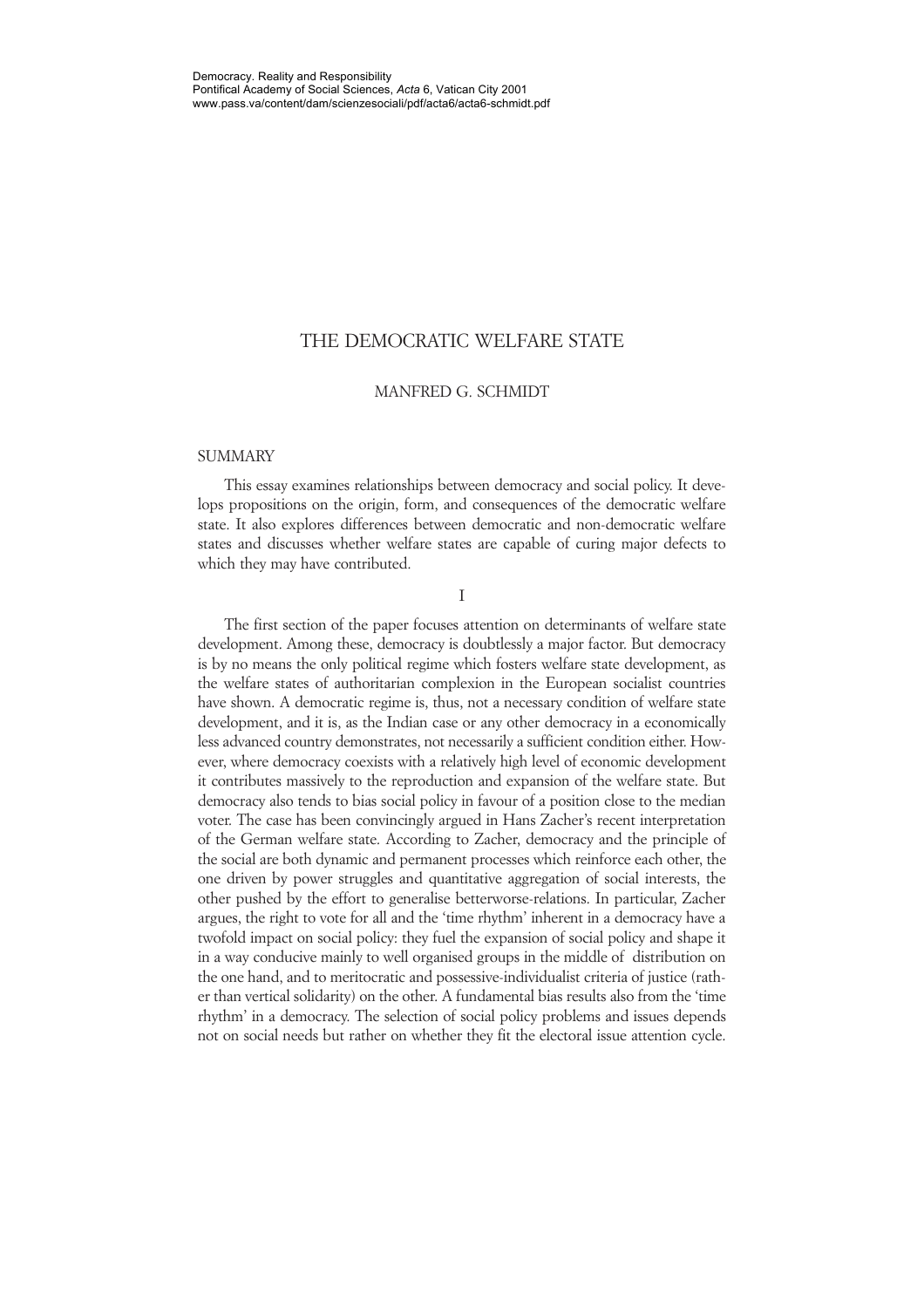This results, according to Zacher, in placing emphasis on interest in instant consumption and short-term solutions, while disregarding long-term circumstances and the interests of future generations.

Democracy is, indeed, strongly related to welfare states. More detailed analysis also reveals significant patterns between the welfare state and different types of democracies. Four distinctions between different types of democracies are particularly relevant in this context: established versus fragile democracies, young versus old democratic regimes, representative versus direct democracy, and differences with respect to the relative strength of particular political parties.

#### II

The second section of the paper discusses differences between democratic and non-democratic welfare states. These include 1) differences in the degrees of freedom available to the citizens, and 2) differences in the degree of politicisation (with a high degree of politicisation as a major characteristic of a non-democratic welfare state and a significantly lower one as a defining characteristic of a democratic welfare state). 3) Goals of social policy differ also widely between democratic and non-democratic welfare states. Although they invest more in social security and social assistance for disadvantaged groups, democratic welfare states pursue, generally speaking, less ambitious goals in employment policy than economically advanced non-democratic welfare states, at least as far as the former socialist countries are concerned. 4) Furthermore, a stronger workfare component differentiates many non-democratic welfare states from democratic welfare states. East Germany's socialism, for example, is a major case of a unique combination of a workfare and welfare state. 5) Moreover, non-democratic welfare states, such as in the socialist countries in Central and Eastern Europe, also differ from democratic welfare states in a lower capacity to cure potentially self-destructive social policy decisions in the past and a lower capacity to adjust to external or internal change. 6) Last but not least, the role played by 'veto players' (i.e. actors whose consent is required for a major policy decision) in a democracy is significantly larger than in non-democratic states. For example, the checks and balances of the executive in most constitutional democracies, impose considerable restrictions on policy making. In contrast to this, the number of veto players in an authoritarian regime or in a non-democratic welfare state is small and their role hardly significant, if veto players, at least constitutionally defined veto players, exist at all. From this results a potentially unconstrained supremacy of the political. However, unconstrained supremacy of the political tends to result in overshooting, if not in self-destructive policy making. And precisely this happened in the former socialist states in Central and East European both in economic and in social policy, as well as in many other policy areas, which are, however, beyond the scope of this essay.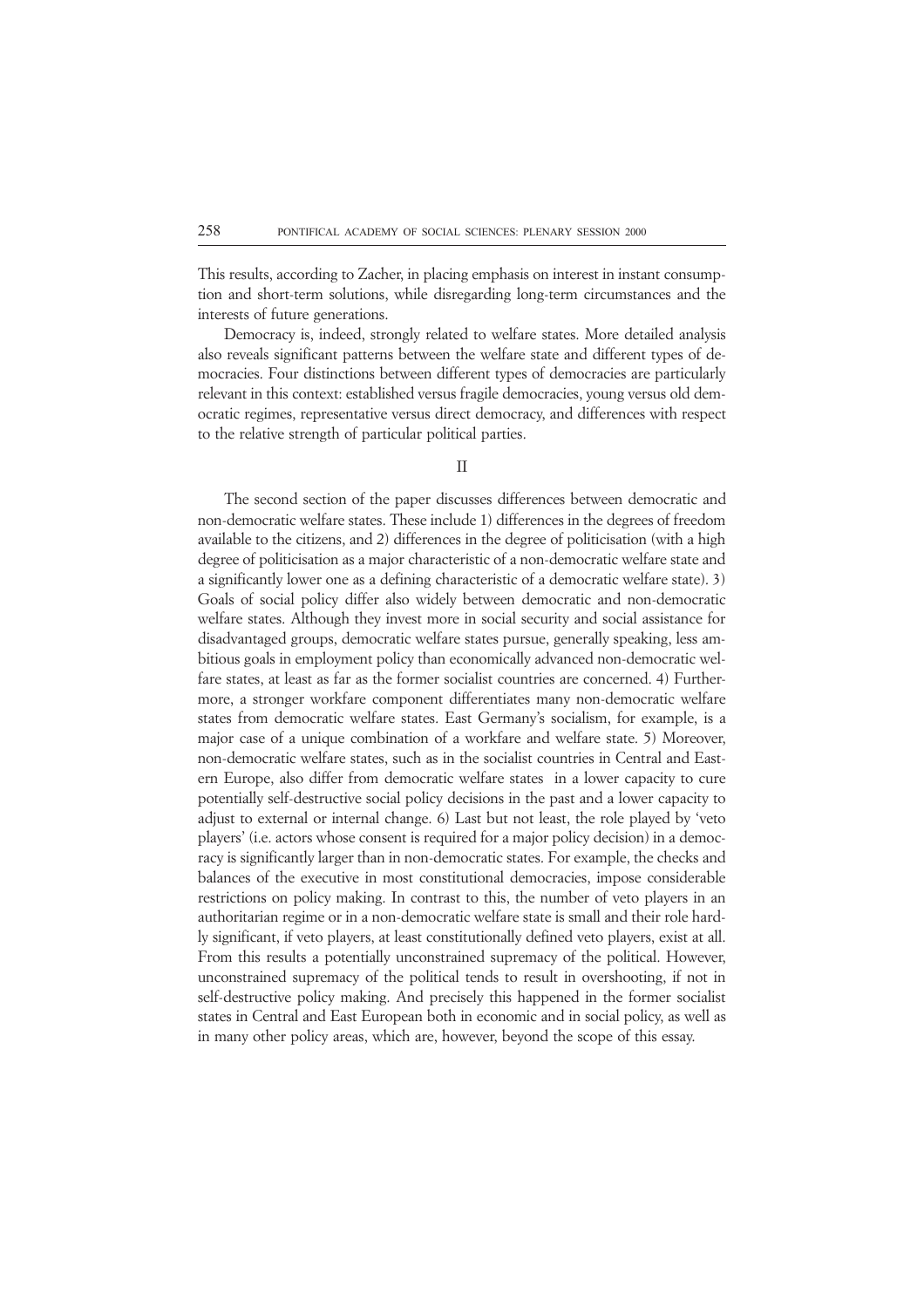#### III

The consequences of democratic welfare states are the topic of the third section of the paper. This section explores the strengths and the weaknesses of social policy and focuses attention on the political, social and economic outcomes of mature democratic welfare states. In this section, it is argued that the welfare state is both a 'problem creator' and a 'problem solver'. For example, the democratic welfare state has largely accomplished its original tasks of providing protection against impoverishment, and securing against risks of income losses due to unemployment, disability, old age, sickness, and care. Moreover, social policy has also reduced the level of social inequality to a high degree. Moreover, social policy has also realised constitutionally prescribed norms for a caring welfare state. Furthermore, the democratic welfare state protects not only individual beings from hardship – it also protects the polity and society as a whole from the destabilising effects of economic shocks and economic recessions. The protection of socially weaker groups against impoverishment and major risks due to the ups and downs of life have been conducive to the legitimisation of the political and economic order. Thus, the welfare state has made industrial societies in many aspects more fair, more just, and also more stable.

 A highly developed welfare state also incorporates a significant 'economic value', despite the considerable costs which it places upon employers and employees. Ambitious social protection, for example, creates strong incentives for productivity increasing investment choices and thus improves the long-term viability of the economy. Secondly, the social budget strengthens the demand side of the economy mainly through stabilising the demand for consumer goods. Thirdly, an advanced welfare state is in many respects a burden on business location, but it can also be a major location advantage, for example via protecting labour, improving the legitimisation of the social and, economic order, or by providing a high level of social and political stability.

The welfare state solves problems, but it is also a 'problem creator'. Of these problems, the following are particularly critical: 1. upper limits to the taxation load required for social policy and problems of acceptability, 2. trade-offs between social protection and other important social, economic, and political goals (such as social protection- employment trade-offs), 3. policy-induced problems and 4. displacement or blockade of other policy areas.

#### IV

The fourth section of the paper discusses the potential for policy change in developed welfare states. Are welfare states capable of curing major defects which they may have caused? It is argued, that the capacity of democratic welfare states to cure defects or to correct errors committed in the past does indeed exceed the manoeuvrability of non-democratic regimes. However, severe restrictions also constrain the re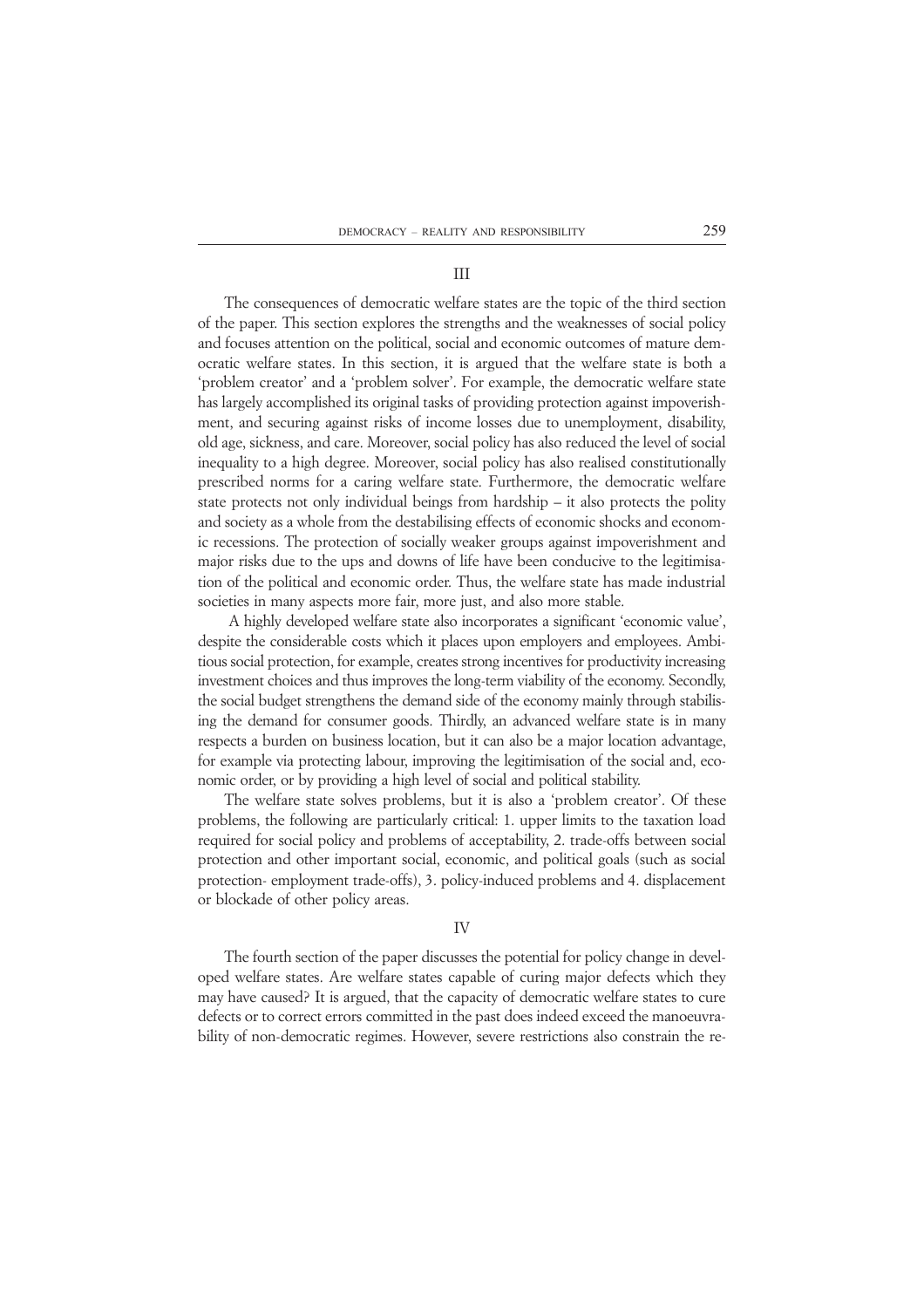form capacity of the democratic welfare states, and powerful checks and balances work against efforts to change the political course of action. Thus, for example, the demand for social security which is attributable to ageing and unemployment will probably remain strong in most advanced welfare states over an extended period. It is also likely, that the expectations of the welfare state clientele, which commands a powerful strategic position in the political market, is hardly downward flexible. Furthermore, many powerful veto points and veto players, such as is the case in a federal country with strong traditions of self-administration in social policy and local government, inhibit the potential for policy change quite significantly, including the potential for reallocation within the welfare state and between social policy and non-social policy areas.

However, politics is not a deterministic process. Nor is policy-making. Hence there exists, in principle, considerable scope for political choices. According to studies in comparative politics, this scope is, generally speaking, significantly larger in countries in which governments are faced with few 'veto players', such as is the case in an unitary state. Conversely, the scope for changing courses is smaller, when counter-majoritarian institutions and many 'veto players' require extensive compromise seeking, such as is the case in federal countries or in oversized coalition governments.

However, even when many veto players are co-governing, policymaking is by no means doomed to immobilism According to the latest version of the veto player theorem, for example, the potential policy immobilism. resulting from numerous veto players can be overridden. The policy change (including the potential for radical reforms of the welfare state) is largely determined by four factors. The potential for policy change varies inversely with the total number of veto players, and the ideological distance between veto players and government. Furthermore, the potential for policy change varies directly with the duration of a government and an increase in the ideological difference between current and previous government.

Of course, the capacity to change the political course of action in a democratic welfare state is also influenced by many other factors beyond the reach of the veto player theorem or any other middle range theory. Thus, for example, external pressure can contribute to the solution of a problem, and so, too, can the widely shared view that something must be foul in the state of a nation. For example, the widely shared belief that 'Holland is sick', to quote from the former Dutch Prime Minister Lubbers in the early 1980s when he pleaded for a major cutback in the Dutch welfare state, can trigger a major policy change. This change can be even more dramatic when it receives full support from concerted action between the state and the major interest organisations of capital and labour. However, these observations do nothing but underline a well-known observation of welfare state research: a wide rage of variation characterises the family of democratic welfare states; and wide also is the variation of the routes which lead to successful policy change or to reform blockade.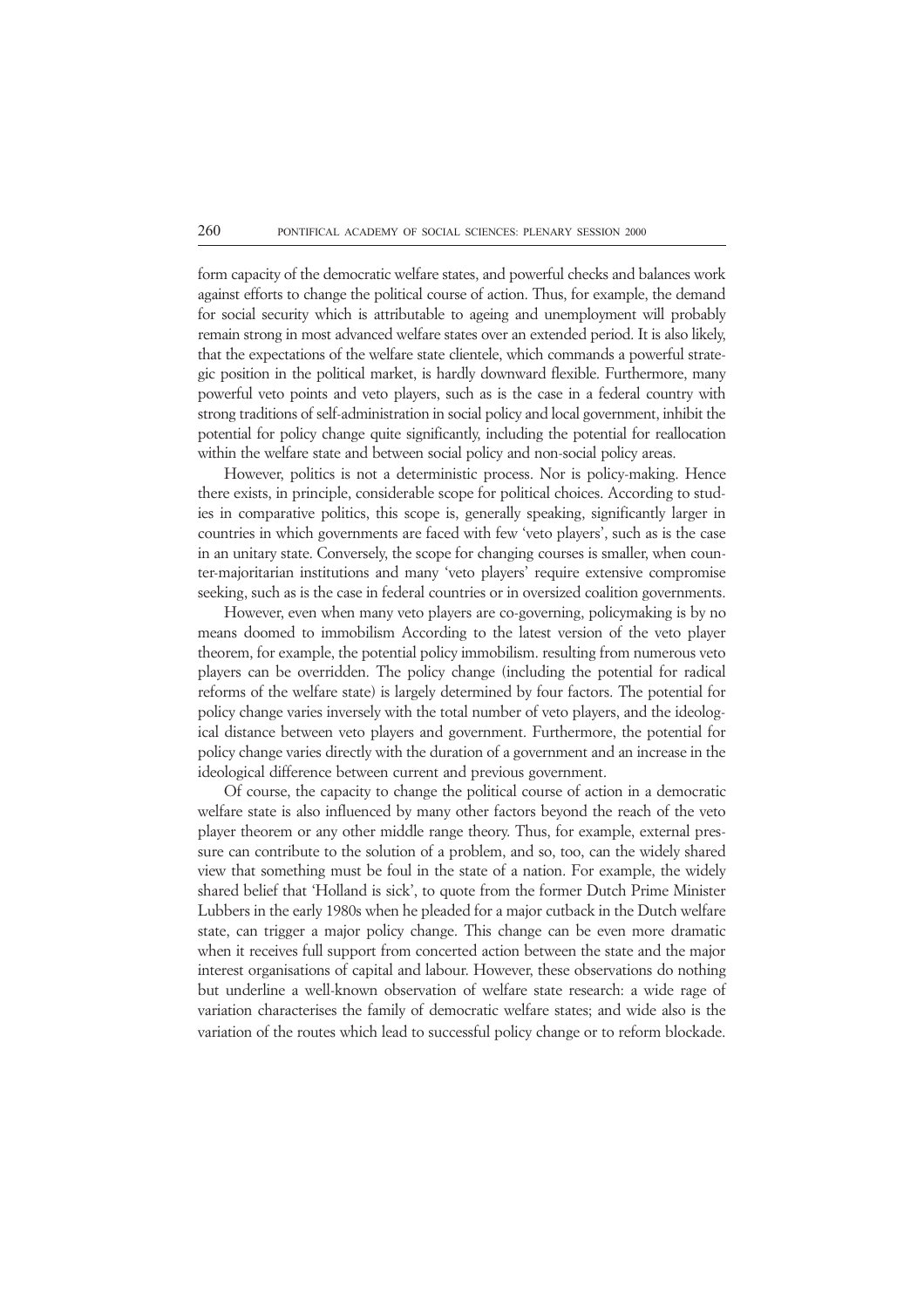### Introduction

This paper focuses attention on a group of democratic countries in which social policy has grown to a high level. Democratic welfare states include, above all, the economically advanced countries in Western Europe, and, albeit with a lower level of social protection, in North America, and Japan, Australia and New Zealand. Democratic welfare states spent on average in 1995 roughly 25 per cent of their economic product on public social protection and private mandatory social spending, while welfare state leaders such as Sweden allocate more than 33 per cent of their gross domestic product to social policy. Moreover, in most democratic welfare states, for a sizeable proportion of the electorate – roughly speaking between 25 per cent and 40 per cent of the voters – the major source of income stems from jobs in the welfare state or from transfer payments, such as old age or invalidity pensions.

This paper discusses the democratic welfare state under three headings. Firstly, it explores the impact of democracy on the origins and the expansion of the welfare state. Secondly, the consequences of a high level of social protection that mature welfare states typically provide are examined. Finally, a discussion of the reform capacity of democratic welfare states concludes the paper.

I. The impact of Democracy on the Origins and the Expansion of the Welfare State

Is the democratic welfare state a product of democracy? The correct answer is: to some extent, but by no means exclusively. This is so for three main reasons. First, the origins of modern welfare states are mostly to be found in non-democratic or half-democratic contexts, such as the semi-authoritarian German Empire of 1871 or the Austro-Hungarian monarchy of the 1880s. Secondly, some of the modern democratic welfare states were chiefly the product of non-democratic polities, such as in the former socialist countries in Central and Eastern Europe. Thirdly, democracy does not necessarily result in a big welfare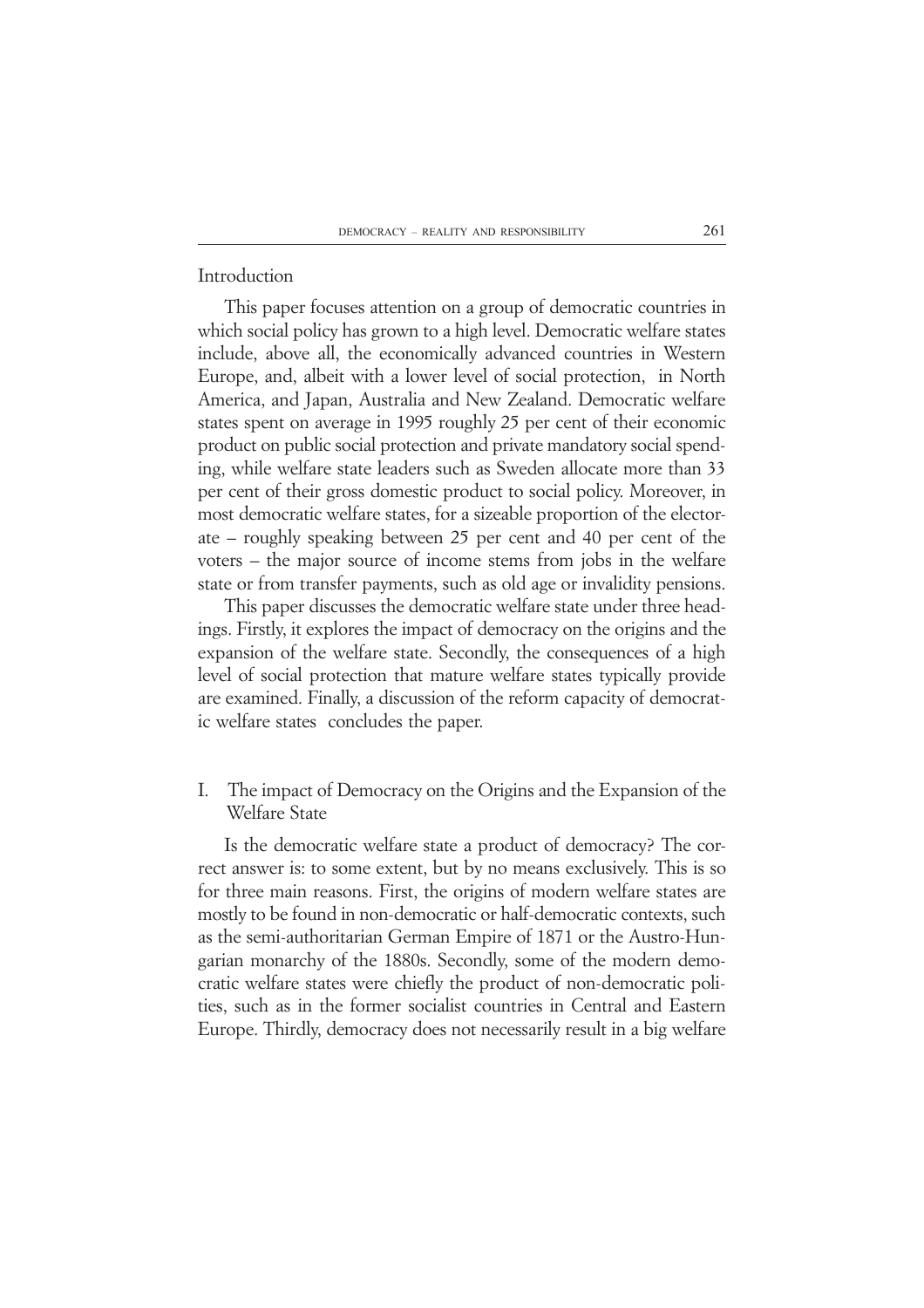state and in addition democracy is not a sufficient condition for an ambitious social policy. This is exemplified by economically less advanced democracies, such as India, and by newly industrialising countries, such as Singapore, Taiwan or South Korea. Thus, there is no oneto-one relationship between democracy and a developed welfare state. It is not democracy *per se* which produces mature welfare states. It is rather democracy within the context of specific circumstances which is conducive towards ambitious social policy efforts.

Democracy tends to generate a strong demand for the supply of general social policy above all in those countries in which the following conditions are fulfilled.1

Firstly, a relatively advanced level of economic development of not less than 6,000 to 10,000 US-Dollars *per capita* in prices broadly obtaining in 1990. Secondly, a society in which smaller family units and more narrowly defined kinship relations rather than large families and clans play a major role in the organisation of social life at the microand meso-level. And thirdly, a strong tradition of activist state intervention on the part of the incumbent political power, regardless of whether this last is an authoritarian ruler or a democratically elected government. Fourthly, a relatively simple conflict structure of society is no less decisive. Class-based and religion-based conflict structures tend to be conducive to the formation of pro-welfare statist party systems and prowelfare statist parties (such as Christian democratic parties on the one hand, and social democratic parties on the other). However, heterogeneous ethnic structures and intensified ethnic conflicts inhibit social policy efforts, largely due to the lack of consensus and a tension between many ethnic groups in social and economic life – a constellation of forces which reduces the acceptance of solidaristic public policy stances. Fifthly, particularly conducive to the growth of the welfare state up to a high level is a constellation of political forces in a polity in which a) at least two larger pro-welfare statist parties are competing (such as in

<sup>&</sup>lt;sup>1</sup> See, among others, Flora and Heidenheimer, 1981; Hepple, 1986; Baldwin, 1990; Ritter, 1991; Esping-Andersen, 1990; van Kersbergen, 1995; and Schmidt, 1998.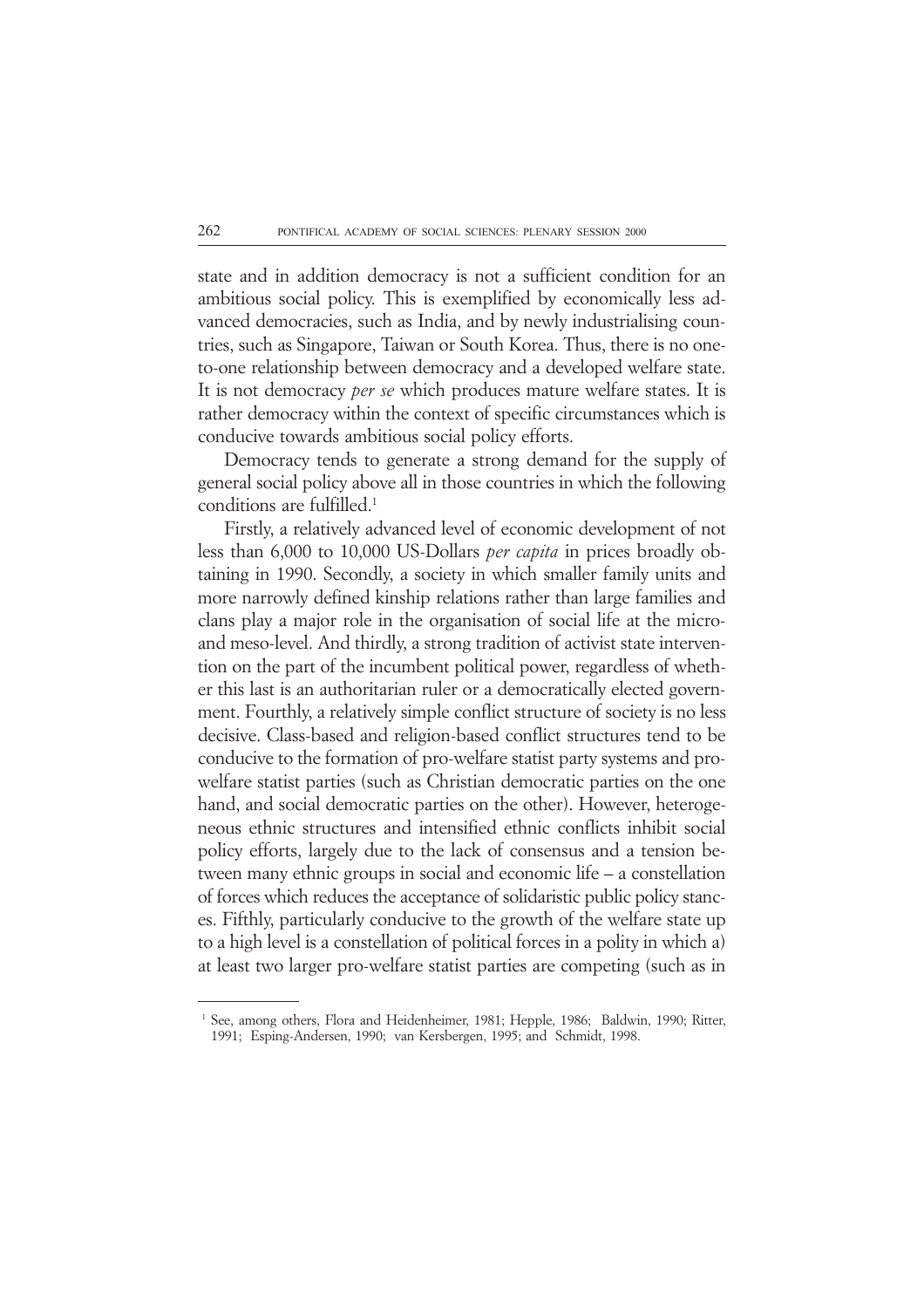Germany), and in which b) a relatively small number of veto points and veto players provide policy makers with large room to manoeuvre (such as in majoritarian democracies of the British type, in contrast to a group of countries where the government finds itself confronted with a wide variety of veto players, such as powerful state governments, second chambers, or coalition partners, who significantly inhibit the scope for action of the government).2

But why does democracy (at least in economically developed countries) push social policy forward, and why does it do so above all in representative democracies, and to a lesser extent in political systems with stronger direct democratic components? The major reasons have been identified in theories of democracy. Among these, Alexis de Tocqueville's *De la Démocratie en Amérique* is an outstanding example. Due to frequent elections and due to close linkages between political leaders and the demos, the political process in a democracy, Tocqueville argues, is driven by a strong "thirst for improvement", "feverish excitement" of the whole of society, and an effort "to improve the condition of the poor".

Moreover, the duration of a democracy increases the opportunities for building "distributive coalitions",<sup>3</sup> or coalitions which seek to maximise distribution regardless of whether this impairs or fosters production. Furthermore, more recent research on comparative public policy has also pointed to relationships between types of democracy and levels of social policy development. Very briefly, the two major patterns are the following: older democracies have accumulated higher levels of social protection than younger democratic nations (with the exception of political systems in which direct democracy plays a major role, such as Switzerland and parts of the United States of America). Secondly, representative democracies tend to adopt a more active stance in social policy than democratic governments in which direct democracy is im-

<sup>&</sup>lt;sup>2</sup> A veto player "is an individual or collective actor whose agreement (by majority rule for collective actors) is required for a change in policy" (Tsebelis 1995**:** 301).

<sup>23</sup> Olson, 1982.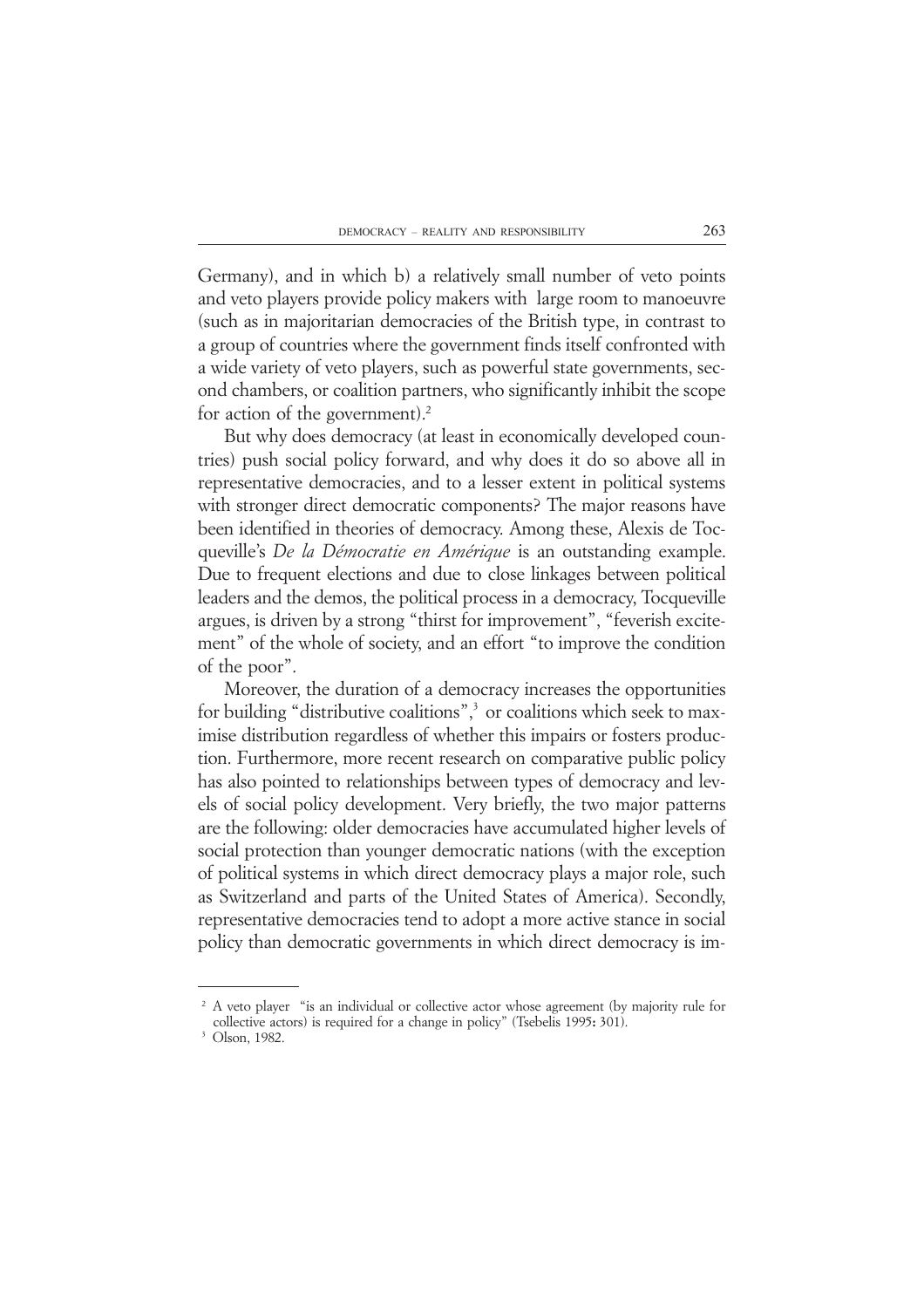portant, such as Switzerland and in various States in the United States of America. Thirdly, "consensus democracies"4 tend to spend more on public social spending than majoritarian democracies, such as the United Kingdom or Australia. Finally, incumbent leftist and centrist parties tend to place major emphasis on creating, expanding, and maintaining powerful welfare states.

Thus, in general terms, democracy tends to increase the relative weight of the welfare state within a political system. But democracy also has a discernible impact on the distribution of welfare state provisions, as Hans Zacher's brilliant interpretation of the welfare state in the Federal Republic of Germany has shown.<sup>5</sup> According to Zacher, democracy and the principle of social policy are dynamic and permanent processes which reinforce each other. While one of them is driven by power struggles and a quantitative aggregation of social interests, the other is pushed by an effort to generalise the manipulation of differences between the wealthy and the non-wealthy, the better off and the worse off, to mention only a few examples. Furthermore, Zacher argues that the right to vote for the adult population and the temporal rhythm inherent in a democracy have a twofold impact on social policy. Both fuel the expansion of social policy and shape it in a way which is conducive mainly to well organised groups of voters in the middle of the distribution of income and wealth on the one hand, and to meritocratic and possessive-individualist criteria of justice (rather than vertical solidarity) on the other. The aggregation of interests in an election, for example, implicitly supports those opinions and interests in social policy which are capable of forming majorities. From this result social policy choices in favour of those who have democratic power rather than those who are in need. And from these factors also result choices which emphasise horizontal solidarity (largely between politically stronger groups) rather than vertical solidarity (for example, solidarity of the strong towards the poor).

<sup>24</sup> Lijphart, 1999.

 $5$  Zacher, 2000.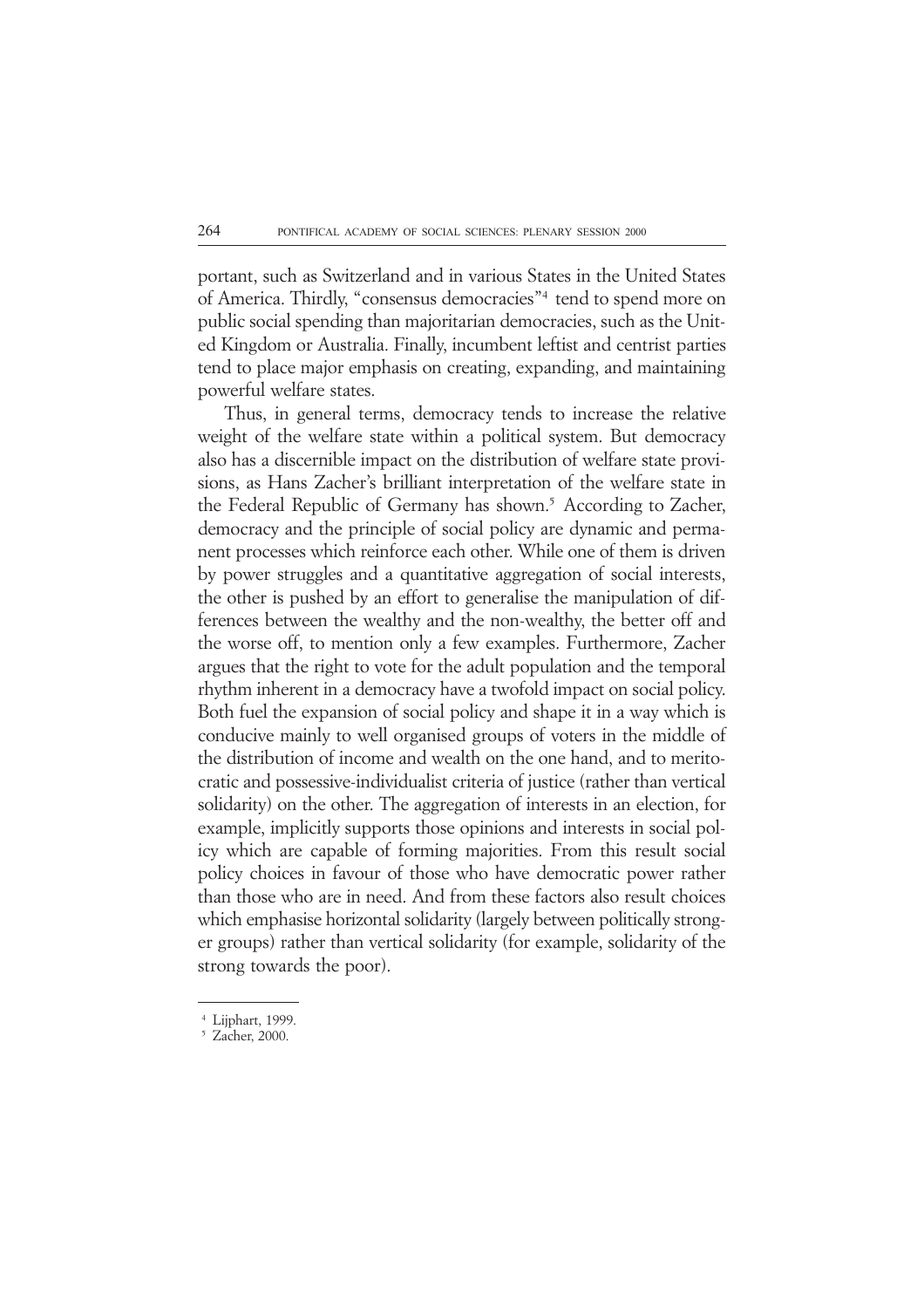According to Zacher, a fundamental bias is also generated by the temporal horizon in a democracy. The selection of social policy problems and issues primarily depends not on social needs but rather on the goodness-of-the-fit between problems and issues on the one hand, and the electoral issue attention cycle of the other. The overall result is, according to Zacher, a major emphasis on interests in instant consumption and short-term solutions. In contrast to this, long-term circumstances and the interests of future generations tend to be disregarded – a pessimistic account which echoes Alexis de Tocqueville's view that democracy externalises social and political costs to the future.<sup>6</sup>

# II. The Consequences of Mature Welfare States

The consequences of democratic welfare states are a matter of controversial debate. This is true above all else of mature (i.e. highly developed) democratic welfare states, such as those of Northern Europe, of France and of Germany. Defenders of the welfare state emphasise its strength, while critics mainly point to its weaknesses. But none of these positions does full justice to the performance of mature democratic welfare states. In the light of the results of a huge literature on the economic, social and political consequences of social policy, it is far more appropriate to regard the mature democratic welfare state as both a "problem solver" and a "problem producer". Table 1 provides a more detailed account. It lists those pros and cons of advanced welfare states which have received considerable attention from empirical studies. Very briefly, the overall picture that emerges from these studies is the following. There are sizeable social, political, and economic advantages in developed welfare states (section 2.1). But it is also the case that the economic, social, and political costs involved are considerable (section 2.2).

<sup>66</sup> Tocqueville, 1981 (1835/40).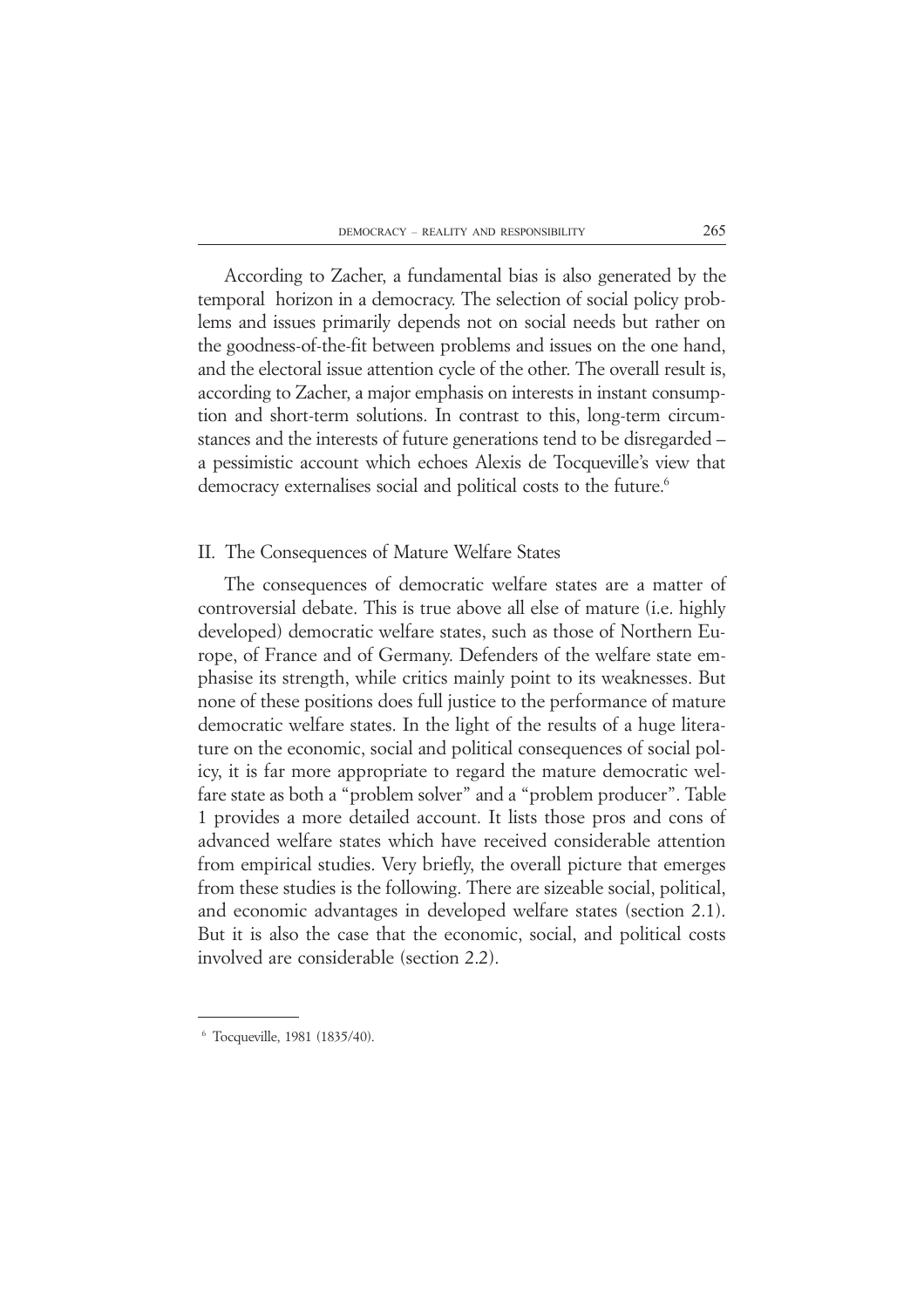|  |  |  | Table 1: The Advanced Welfare State as "Problem Solver" and "Problen Creator" |  |  |  |  |  |  |  |  |
|--|--|--|-------------------------------------------------------------------------------|--|--|--|--|--|--|--|--|
|--|--|--|-------------------------------------------------------------------------------|--|--|--|--|--|--|--|--|

| "Problem Solver"                                                                                                                                                                                             | "Problem Creator"                                                                                                                                                                                                      |
|--------------------------------------------------------------------------------------------------------------------------------------------------------------------------------------------------------------|------------------------------------------------------------------------------------------------------------------------------------------------------------------------------------------------------------------------|
| I. POLITICAL DIMENSION                                                                                                                                                                                       | I. POLITICAL DIMENSION                                                                                                                                                                                                 |
| Solves innate social policy tasks rather effectively<br>(protects against impoverishment and income losses<br>from major risks; controls consequences of, or re-<br>duces, high levels of social inequality) | Generates second-order problems, such as social<br>policy induced problems                                                                                                                                             |
| Embodies a major source of legitimation of a demo-<br>cratic state                                                                                                                                           | Results in high level of bureaucratisation and cen-<br>tralisation*                                                                                                                                                    |
| Inhibits the spill over of an economic crisis to a<br>political crises                                                                                                                                       | Potential blockade of all other costly public beyond<br>the social policy area                                                                                                                                         |
| II. SOCIAL DIMENSION                                                                                                                                                                                         | II. SOCIAL DIMENSION                                                                                                                                                                                                   |
| Dampens and channels class conflict; reliefs private<br>sector from struggles over highly controversial so-<br>cial policy issues*                                                                           | Strengthens the protective umbrella around labour<br>and trade unions and creates potential incentives<br>for a wage policy stance of the unions which aggravates insider-outsider-divisions on the labour<br>market** |
| Protects socially weak groups                                                                                                                                                                                | Strong social policy amplifies efforts to further re-<br>duce social inequality and tends to intensify struggles<br>over distribution of resources                                                                     |
| Higher protection against poverty threat                                                                                                                                                                     | Generates new social conflicts due to differences in<br>access to public policy provisions ("transfer classes")                                                                                                        |
| Reduces gender inequality                                                                                                                                                                                    | Major unintended consequences of massive reduc-<br>tion of gender inequality, such as decomposition of<br>collectivities at micro-level                                                                                |
| Massive redistribution of income among social strata<br>and among age cohorts                                                                                                                                | Major unintended consequences of massive redistri-<br>buition, such as worsening trade-offs between so-<br>cial policy and other societal goals                                                                        |
| Strengthens individualisation and facilitates pluralis-<br>tic life styles                                                                                                                                   | Major unintended consequences of individuali-sation,<br>such as decomposition of collectivities at micro- and<br>macro-level of society                                                                                |
| Social policy reduces uncertainty (for example<br>through stabilizing life course for the old aged)                                                                                                          | Despite of uncertainty reduction: social policy tends<br>to externalise costs upon shoulder of younger and<br>future generations                                                                                       |
| III. ECONOMIC DIMENSION                                                                                                                                                                                      | III. ECONOMIC DIMENSION                                                                                                                                                                                                |
| Significant economic value of welfare state (protec-<br>tion, reproduction and health care of labour; con-<br>flict abatement; incentive for productivity oriented<br>investment)                            | Trade-off between ambitious social protection on the<br>one hand and economic efficiency and employment<br>growth** on the other                                                                                       |
| The economy of todays mature welfare states has<br>grown as rapidly or more rapidly than many other<br>economies                                                                                             | Places heavy burdens on public budgets, tends to<br>result in high levels of public debt, and inhibits<br>major policy change in areas beyond social policy                                                            |
| Social policy strengthens demand for consumer<br>goods                                                                                                                                                       | Generates moral hazard and creates incentives for<br>shifting labour and capital to the shadow economy                                                                                                                 |
| Countries with strong welfare states handle crisis as<br>well or better than countries with weak social policy<br>arrangements                                                                               | Tends to distort the adaptive capacity of the economy                                                                                                                                                                  |

Source: Schmidt (1998) Table 12 (abridged and revised version). Table 1 lists those propositions from the debate on the pros and cons of an advanced welfare state (such as in most continental and north European countries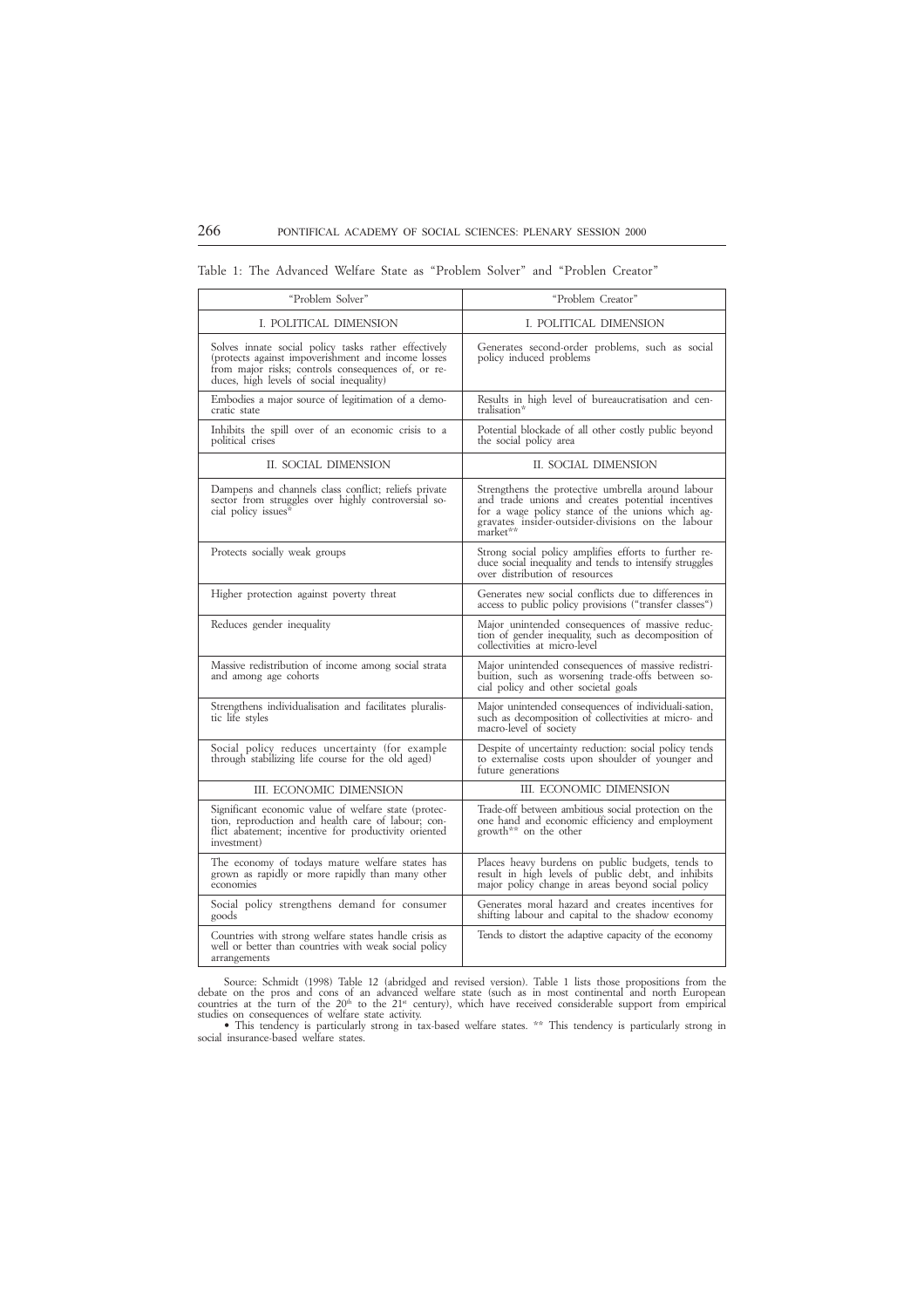# *2.1 On the Social, Political, and Economic Advantages of Developed Welfare States*

A mature democratic welfare state can pride itself on major successes. The democratic welfare state has largely accomplished its core task of protecting people against material impoverishment and securing people against the risks of income loss caused by unemployment, disability, old age, sickness, motherhood, or the provision of care. By doing this, the mature welfare state has reduced the total level of social and economic insecurity to a major extent. Moreover, social policy has also reduced the level of social inequality to a considerable degree. Thus, the welfare state has made most industrial societies in many aspects more fair, more just, more secure, and in many aspects also more stable and more predictable. In those countries in which the constitution prescribes norms for a caring welfare state, social policy has also largely fulfilled constitutional requirements.

Furthermore, mature democratic welfare states protect not only individual beings from hardship, they also protect the polity and society as a whole from the destabilising effects of economic shocks and economic recessions. Protecting socially weaker groups against material impoverishment and against major risks due to the ups and downs of life have been conducive to the legitimisation of the political and economic order as well.

Furthermore, a highly developed welfare state incorporates a significant "economic value"<sup>7</sup> despite the considerable costs which it places upon employers and employees. Ambitious social protection, for example, creates strong incentives for productivity increasing investment and, thus, improves the long-term viability of the economy. Moreover, social policy institutionalises the resolution of conflict over economic goods to a fairly large extent. Part of this conflict resolution consists of transferring conflicts about social income from the firm to parliament, or to networks between the state and interest groups and political par-

<sup>&</sup>lt;sup>7</sup> Briefs, 1930.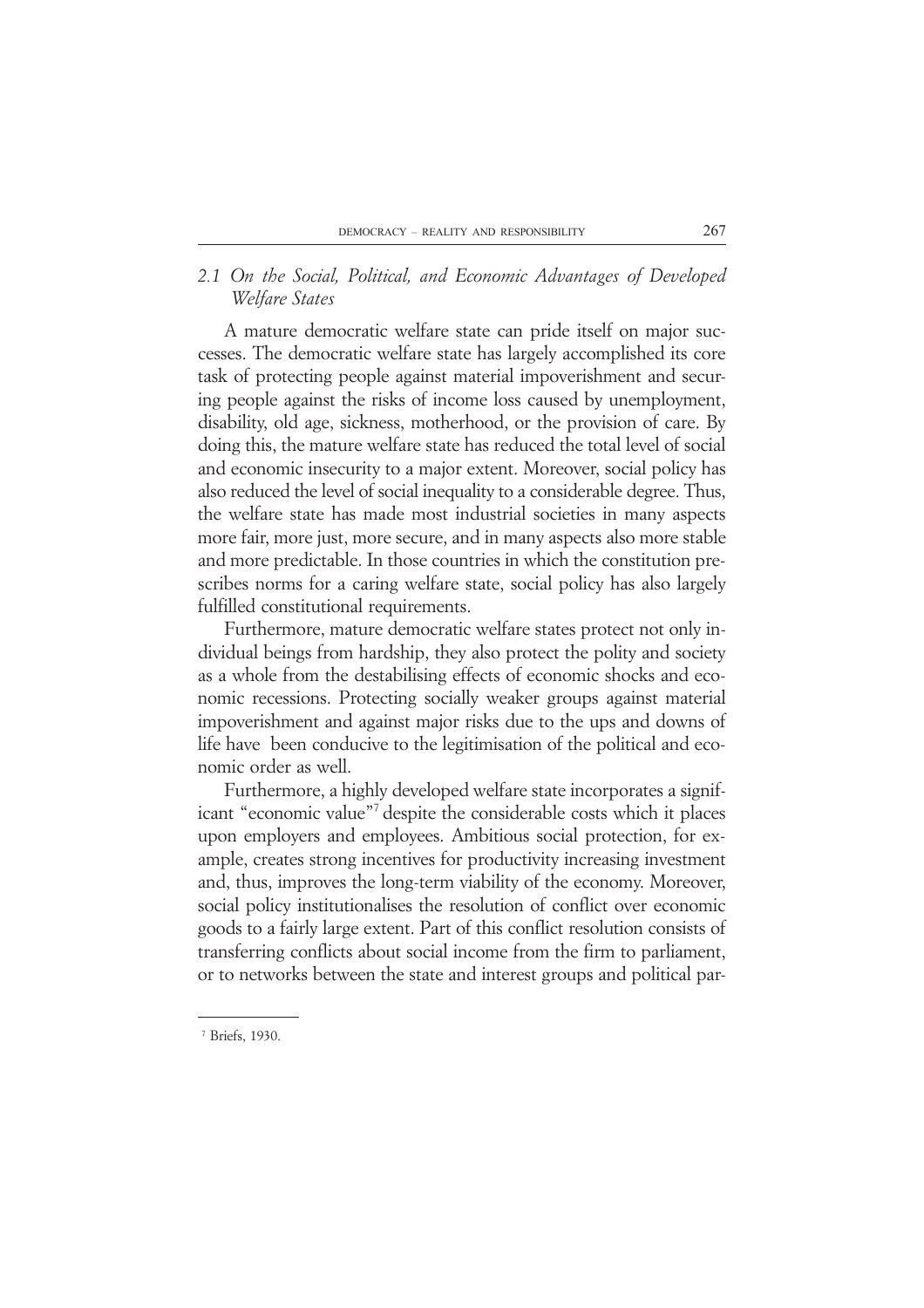ties. This shift contains considerable relief from conflict resolution costs for the economy as a whole, for individual firms, and – broadly speaking – for the social partners as well.

Lastly, according to most surveys the developed welfare state is – generally speaking – a highly popular institution, if not, indeed, regarded as an inalienable good. While one would exaggerate if one argued that a stable democracy requires a highly developed welfare state, it is clearly the case that the pacifying effects of social protection tend to stabilise the social and the political system of a country.

# *2.2 The Economic, Social, and Political Costs of a Mature Welfare State*

However, the democratic welfare state is not only a problem solver, it also generates problems. Three major deficiencies deserve to be mentioned above all:

1. A mature welfare state breeds unintended political, economic, and social side effects, such as policy-induced social problems like extended search unemployment, high long-term unemployment, the relative neglect of families with children, and unforeseen incentives in favour of single households or families with no children.

2. A mature welfare state tends to intensify trade-offs between ambitious social policy goals and other important social and economic goals. There exists, for example, a tension between very ambitious welfare states on the one hand and economic growth on the other. Mature welfare states of the social insurance based type also tend to inhibit employment growth. Furthermore, and regardless of whether their financing is mainly from social security contributions or from taxation, strong welfare states tend to make investment and work in the shadow economy more attractive. Moreover, where a high level of social protection based on social security schemes coexists with ambitious employment protection (such as in Germany and Southern Europe), the ambitious social policy effort undermines the adaptive capacity of the economy and society as a whole.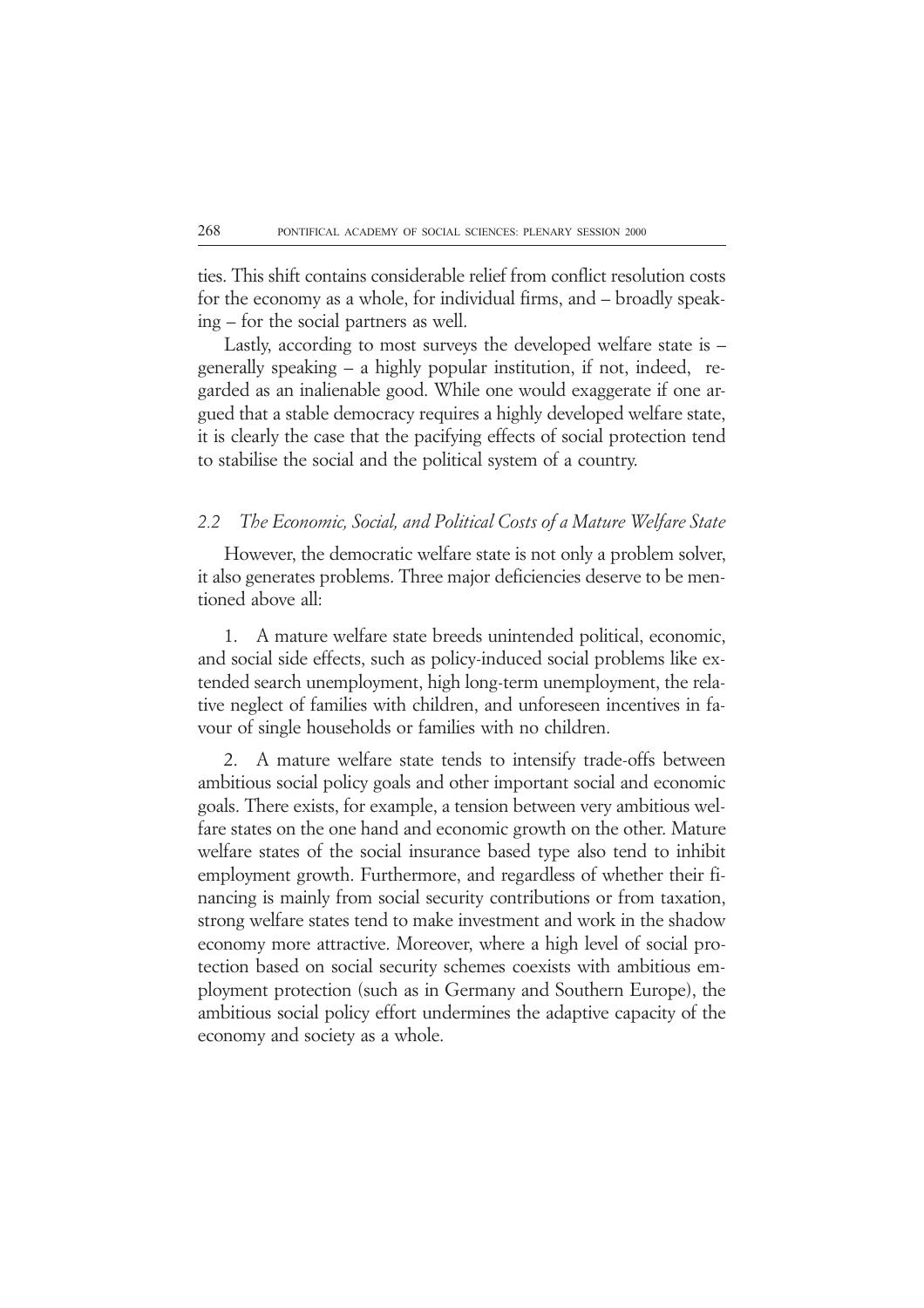3. Financing the welfare state is a costly enterprise. In most advanced welfare states social policy consumes up to 60 per cent of total public expenditure (defined in terms of total outlays of general government, and according to OECD statistics) or more. Other things being equal, the existence of a mature welfare state thus dramatically narrows the margin for manoeuvre in other costly policy areas beyond social policy, such as education, public investment, law and order, transport or defence, to mention only a few. A highly developed welfare state, and a very costly one in particular, thus tends to impair the manoeuvrability of major policy areas beyond social policy. It may, therefore, seriously hamper the adjustment and reform capacity of the polity as a whole – if, that is, there is no chance to stop or revert trends from the past.

This raises a further question: are developed welfare states at all capable of curing major defects, such as the potential financial overload of a highly developed welfare state which can occur during a period of rapid demographic change and high unemployment? Are developed welfare states, for example, capable of cutbacks in social policy in order to improve at least some of the trade-offs between social protection and other goals, and to create more room to manoeuvre for non-social policy sectors? The overall answer is that there exists a significant potential for curing deficiencies in a democracy and there is reason to believe that democracies are superior to nondemocratic states in curing self-inflicted deficiencies. However, it must also be pointed out that the potential for policy learning and for curing deficiencies is limited precisely because of the nature of democratic institutions. Furthermore, a particular set-up of democratic structures, such as a wide variety of veto players and a high frequency of important national elections (such as is the case in Germany's federal structure) further reduces the scope for action for redressing imbalances created by past policy making. However, there are also windows of opportunities. Some of these are closed, and some of them are open.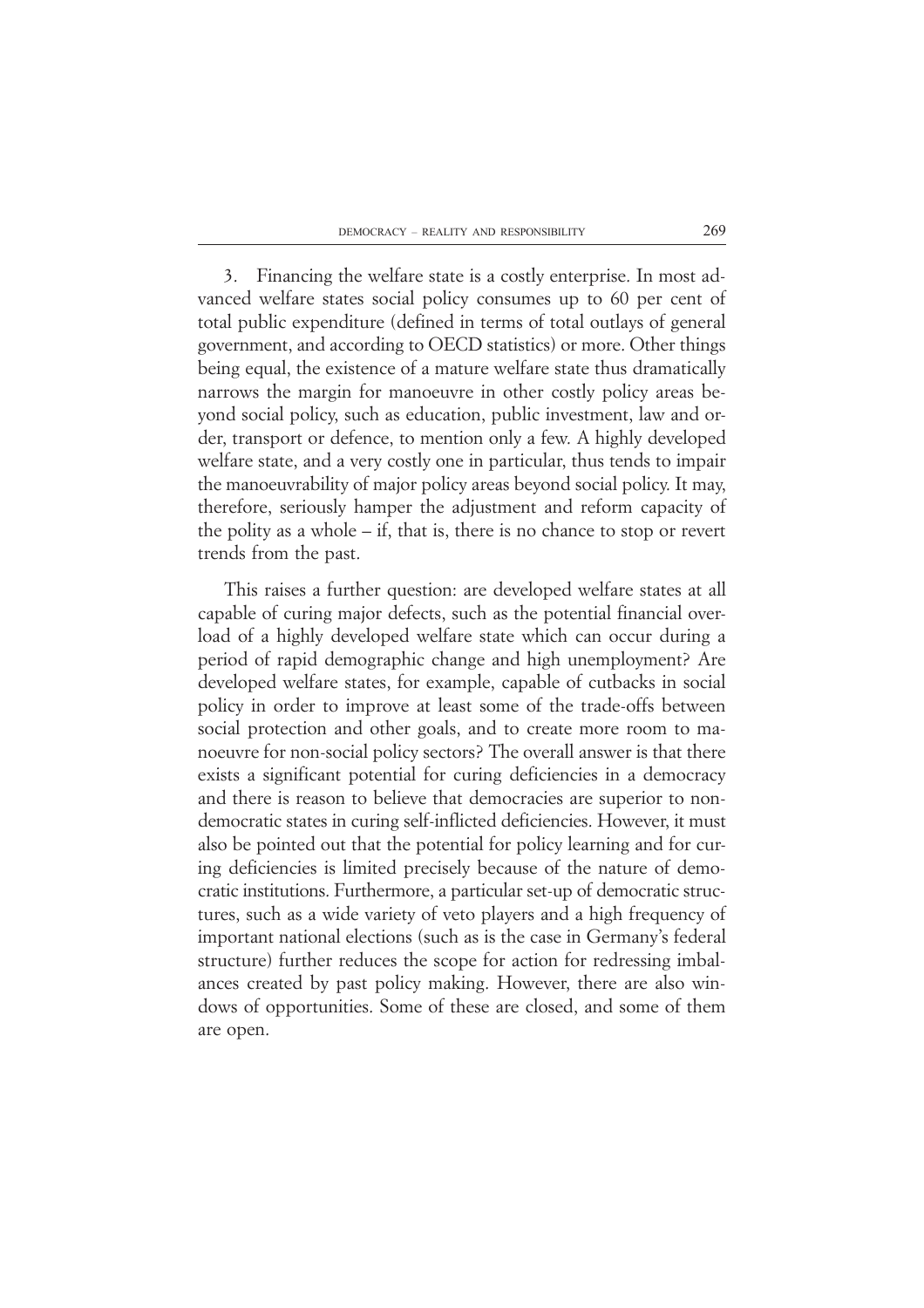# III. Are Developed Welfare States Capable of Curing Major Defects?

Compared to authoritarian states, democratic welfare states can pride themselves on a greater capacity for curing defects or correcting errors committed in the past.8 However, severe restrictions also constrain the reform capacity of democratic welfare states. Institutionalised checks and balances and more informal restrictions inhibit swift policy changes in these countries. The reasons for these are manifold. They include a strong demand for social security on the part of the population. Due to ageing and persistent unemployment, this demand will also remain strong in the future in most advanced welfare states. This is at least partly exacerbated by the demand for political goods and services which is generated by the major institutions of the democratic process, such as frequent elections and party competition for voters and votes. Furthermore, the expectations of the welfare state clientele are hardly downwardly flexible. It is more the case that most clients of welfare states (and also most producers of welfare state provisions) prefer status quo solutions or the further expansion of social policy over welfare state retrenchment. This is particularly important because the welfare state clientele is one of the most powerful groups on the electoral market. Roughly 30 to 40 per cent of the voters earn the major part of their incomes from social policy or from jobs in the welfare state. Moreover, the welfare-state clientele is located close to the centre of gravitation in the party systems. It thus disposes of a privileged position on the political market which none of the major parties can afford to ignore. This can add further restrictions to welfare state retrenchment efforts and to institutional reforms of the welfare state.

Furthermore, a wide variety of powerful veto points and veto players, such as exists in a federal country with strong traditions of selfadministration in social policy and local government, significantly inhibits the potential for policy change, including the potential for reallocation within the welfare state and between social policy and non-social policy areas.

<sup>&</sup>lt;sup>8</sup> The argument is developed in more detail in Schmidt, 1999b and 1999d.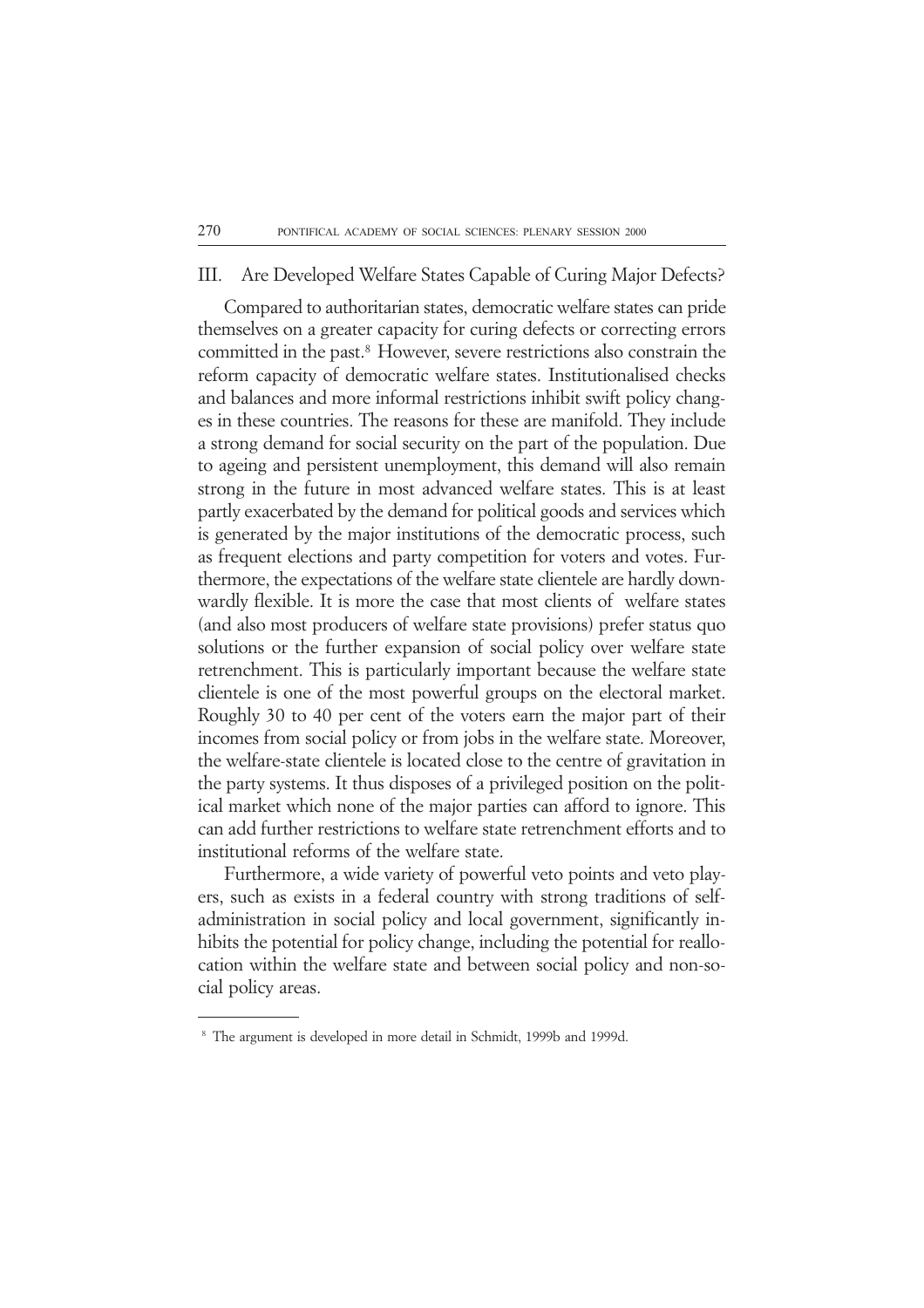However, politics and policy-making should not be regarded as deterministic processes. Hence, there exists, in principle, considerable scope for political change. According to comparative studies on political reforms in welfare states, the scope for policy change is, speaking generally, significantly greater in countries in which governments are faced with few veto players, such as is the case in a unitary state of the British, Dutch, French, New Zealand or Scandinavian variety.<sup>9</sup> Conversely, the leeway for changing policy is smaller when countermajoritarian institutions and many veto players require extensive compromiseseeking, such as in federal countries and in oversized coalition governments. This explains at least to some extent why welfare state retrenchment policies have been more ambitious and more successful in unitary states: New Zealand in the 1980s, the Netherlands and Great Britain in the 1980s and 1990s, and Sweden in the 1990s, while the retrenchment efforts in federal countries like Germany have been more difficult to achieve and more protracted.

However, even when many veto players co-govern, policy-making is by no means doomed to immobilism. According to the latest version of the veto player theorem,<sup>10</sup> for example, the potential policy immobilism which numerous veto players tend to create, can be overcome. According to this theory, the potential for policy change (including the potential for radical reforms of the welfare state) is largely determined by four factors. The potential for policy change varies inversely to the total number of veto players and the ideological distance between the veto players and the government. Furthermore, the potential for policy change varies directly with the duration of a government and the increase in ideological difference between the current and previous governments. Take, for example, countries A and B. Let country A be

<sup>29</sup> See, for example, Castles, 1993,; Visser and Hemmerijk, 1997; Siegel, 2001; Zohlnhöfer, 2001.

<sup>&</sup>lt;sup>10</sup> Tsebelis, 1999. In reality, the augmented veto player theorem consists of a combination of "classical" veto player theory (Tsebelis 1995) plus an important component of the partiesdo-matter-view, according to which major differences in the party composition of government are causally related to major differences in policy outputs and outcomes.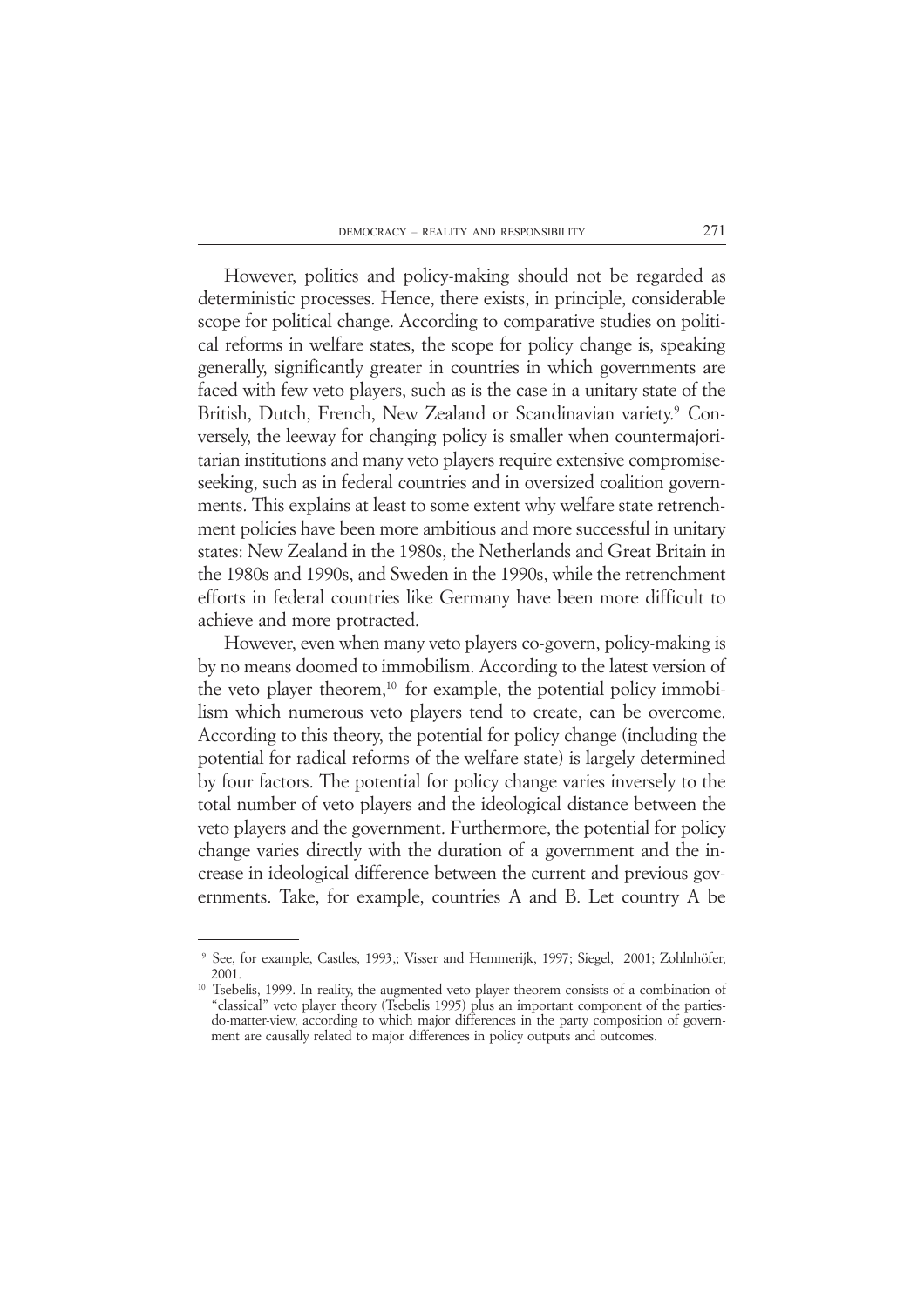characterised by many veto players, wide ideological distance, a government of short duration, and no increase in the ideological difference between the current and previous governments. According to the veto player theorem, this constellation of factors results in policy immobilism. In contrast to this, the following constellation of factors would widen the room for manoeuvre available to the government: few veto players or no veto player at all, small ideological distance, long duration of a government, and a drastic increase in the ideological difference between the current and previous governments.

What happens when a country is beleaguered by many veto players on the one hand and marked at the same time by more favourable conditions for policy change on the other? Take Germany as an example. In this country the total number of veto players is fairly large. Moreover, it includes particularly powerful players, such as coalition government, federalism, co-governance of the states in national legislation, an autonomous central bank, a powerful constitutional court, and influential traditions of self-administration in social insurance and in local government.<sup>11</sup> For cases like this classical veto player theory predicts small scope for policy change, including a minuscule capacity for reforming the welfare state. More detailed observation, however, reveals a much more subtle picture and points to countervailing forces. The relatively small ideological distance in social policy between the two largest parties, the Christian Democratic Party on the one hand, and the Social Democratic Party on the other, can be conducive to policy change, provided that both parties co-operate in a formal or informal Grand Coalition, such as was the case with most reforms of old age pension schemes up till 1994. Further factors conducive to more manoeuvrability in policy-making are the long duration of a government and an increase in ideological difference between the current and previous governments, such as occurs when there is a major change in government. The year 1982, which witnessed a change from a Social Democratic government to a Christian Democratic-Liberal coalition,

<sup>11</sup> Schmidt, 2000, pp. 352-353.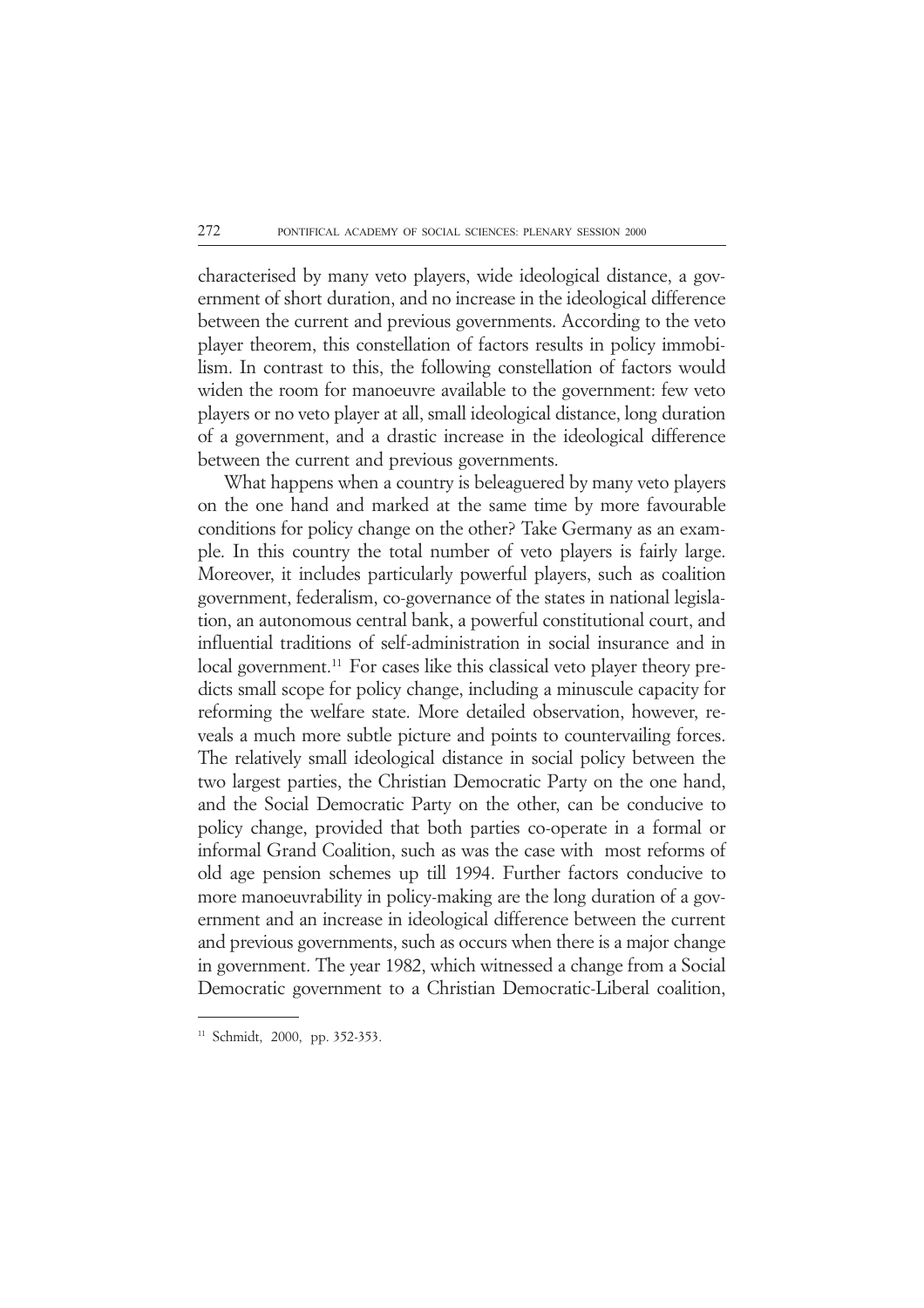and 1998 (the year in which a red-green coalition took over from the CDU/CSU/FDP-coalition) are major examples supplied from the German case. The latter three factors (ideological distance, duration of a government and a changeover in power) can, therefore, mitigate or compensate the rigidity created by a large number of veto players.

The capacity to change policy is, of course, also dependent upon many other factors beyond the reach of the veto player theorem or the parties-do-matter hypothesis or any other middle range theory. Thus, for example, external pressure can contribute to the solution of a problem. The reform of old-age pensions in Italy in the 1990s, which received strong support from the effort to fulfil the convergence criteria of the Maastricht Treaty, is one example. Furthermore, the widely shared view that something must be rotten in the state of Denmark, or, alternatively, that "Holland is sick", to quote the former Dutch Prime Minister Lubbers in the early 1980s when he pleaded for a major cutback of the Dutch welfare state, can trigger major policy changes. These changes can be reinforced by concerted action between the state and the major interest organisations of capital and labour, as the Dutch miracle of the 1980s and 1990s shows.<sup>12</sup> However, these observations underline a well-known observation of welfare state research: a wide range of variation characterises the family of democratic welfare states; and the variation in the routes which lead to successful policy change or to the blocking of reform is also very great.

### *List of Literature*

Baldwin P. (1990): *The Politics of Social Solidarity. Class Bases of the European Welfare State 1875-1975.*

Barr N. (1999): *The Economics of the Welfare State* (London).

Briefs G. (1930): 'Der wirtschaftliche Wert der Sozialpolitik', in: *Gesellschaft für Sozialreform* (ed.): *Die Reform des Schlichtungswesens. Der wirtschaftliche Wert der*

<sup>&</sup>lt;sup>12</sup> Visser and Hemerijk, 1997.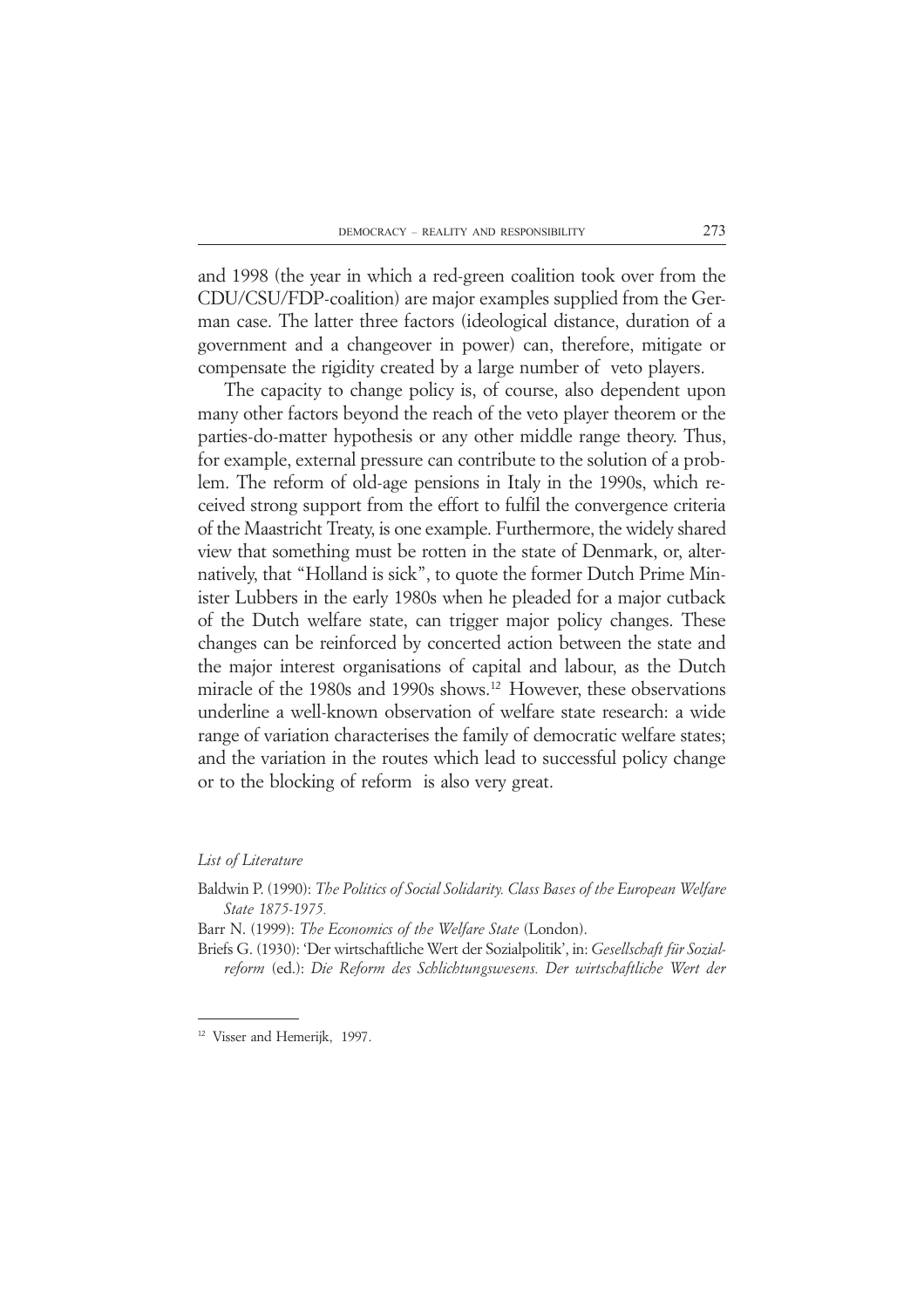*Sozialpolitik. Bericht über die Verhandlungen der XI. Generalversammlung der Gesellschaft für Soziale Reform in Mannheim am 24./25. Oktober 1929* (Jena), pp. 140-170.

Esping-Andersen G. (1990): *The Three Worlds of Welfare Capitalism* (Cambridge)

Esping-Andersen G. (1996) (ed.): *Welfare States in Transition. National Adaptations in Global Economies* (London).

Esping-Andersen G. (1999): *Social Foundations of Postindustrial Economies* (Oxford).

Flora P. and Heidenheimer A. J. (eds.) (1981): *The Development of Welfare States in Europe and America* (New Brunswick/London).

Heimann E. (1980) (1929): *Theorie der Sozialpolitik* (Frankfurt a.M).

- Hepple B. (1986): *The Making of Labour Law in Europe. A Comparative Study of Nine Countries up to 1945* (London/New York).
- Hockerts H. G. (ed.) (1998): *Drei Wege deutscher Sozialstaatlichkeit: NS-Diktatur, Bundesrepublik und DDR im Vergleich* (Munich).
- International Labour Office (ILO) (1996): *The Cost of Social Security. Fourteenth International Inquiry: 1987-1989* (Geneva).
- Kaufmann F.-X. (1997): *Herausforderungen des Sozialstaates* (Frankfurt a.M).
- van Kersbergen, K. (1995): *Social Capitalism: a Study of Christian Democracy and the Welfare State* (London).
- Leibfried S. et al. (1995): *Zeit der Armut* (Frankfurt a.M).
- Leibfried S. and Pierson P. (eds.) (1998): *Standort Europa. Europäische Sozialpolitik* (Frankfurt a. M).
- Leibfried S., Müller R., Schmähl W., and Schmidt M. G. (1998): 'Thesen zur Sozialpolitik in Deutschland', in *Zeitschrift für Sozialreform 44*, 525-569
- Leisering L. and Leibfried S. (2000): *Time and Poverty in Western Welfare States. United Germany in Perspective* (Cambridge)
- Lijphart A. (1999): *Patterns of Democracy* (New Haven and London).
- Obinger H. (1998): *Politische Institutionen und Sozialpolitik in der Schweiz* (Frankfurt a.M).
- Olson M. (1982): *The Rise and Decline of Nations* (Princeton, N.J.).
- Olson M. (1993): 'Dictatorship, Democracy, and Development', *American Political Science Review 87*, 567-576
- Organization for Economic Co-Operation and Development (1999a): *Employment Outlook* (Paris).
- Organization for Economic Co-Operation and Development (1999b): Social Expenditure Data Base, CD-ROM (Paris)
- Pontificiae Academiae Scientiarum Socialium 1996: *Proceedings of the Workshop on Democracy (12-13 December 1996)*, edited by Hans F. Zacher (Vatican City).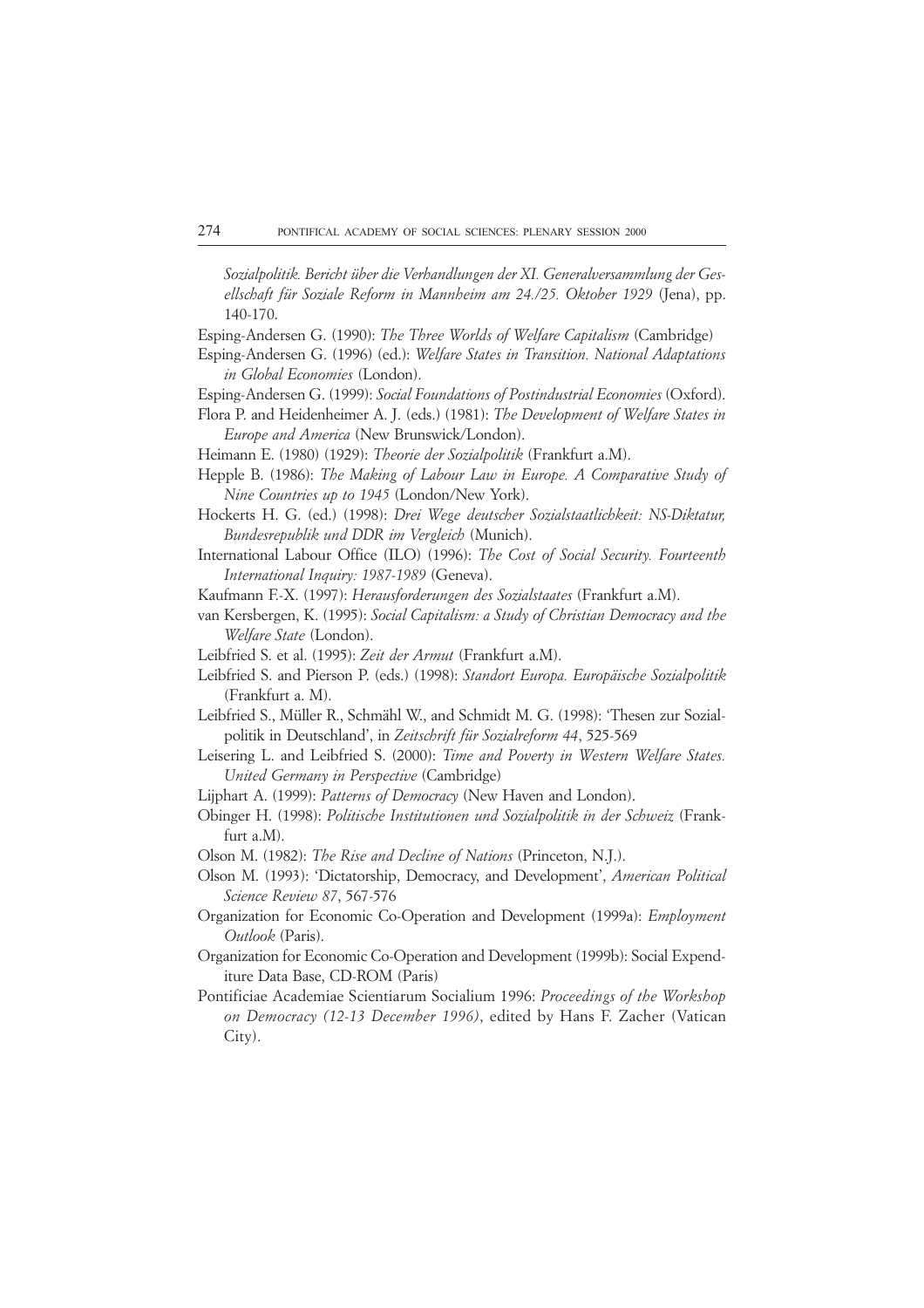- Rieger E. and Leibfried S. (1999): 'Wohlfahrtsstaat und Sozialpolitik in Ostasien. Der Einfluß von Religion im Kulturvergleich', in Schmidt, G. Trinczek, R. (eds.), *Soziale Welt* (Sonderheft 13) (Baden-Baden), pp. 413-499.
- Ritter G. A., (1991): *Der Sozialstaat. Entstehung und Entwicklung im internationalen Vergleich* (Munich)
- Sachße C. and Tennstedt F. (1992): *Der Wohlfahrtsstaat im Nationalsozialismus* (Stuttgart).
- Schmidt, M. G. (1998): *Sozialpolitik in Deutschland. Historische Entwicklung und internationaler Vergleich* (Opladen).
- Schmidt M. G. (1999a): 'Grundzüge der Sozialpolitik der DDR', in Kuhrt, E., Buck, H. F., and Holzweißig, G. (Hrsg. im Auftrag des Bundesministers des Innern): *Die Endzeit der DDR-Wirtschaft*, Vol. 4 (Opladen), pp. 273-319.
- Schmidt M. G. (1999b): 'Sozialpolitik im demokratischen und autoritären Staat', in Busch, A., and Merkel, W. (eds.) *Demokratie in Ost und West. Für Klaus von Beyme*, (Frankfurt a.M), pp. 575-591
- Schmidt M. G. (1999c): *Sozialpolitik in der Bundesrepublik Deutschland 1982-1990; Finanzielle Konsolidierung und institutionelle Reform*. Bremen (unveröffentlichtes Manuskript zur Geschichte der Sozialpolitik in Deutschland seit 1945, Band 7, 249 S.)
- Schmidt M. G. (1999d): 'On the Political Productivity of Democracies', *Scandinavian Political Studies, 22*, No. 4, 281-294.
- Schmidt M. G., (2000, 3rd edn.): *Demokratietheorien* (Opladen).
- Schmidt Manfred G. 2001 (ed.): *Wohlfahrtsstaatliche Politik: Institutionen, Prozess und Leistungsprofil* (Opladen).
- Siegel N. (2001): 'Jenseit der Expansion? Zwischen Ausbau, Konsolidierung und Rückbau: Sozialpolitik in westlichen Demokratien nach dem "goldenen Zeitalter" wohlfahrtsstaatlicher Politik', in Schmidt, Manfred G. 2001 (ed.): *Wohlfahrtsstaatliche Politik: Institutionen, Prozess und Leistungsprofil*.
- Social Security Administration (Office of Research and Statistics) (1995): *Social Security Programs Throughout the World – 1995* (Washington, D.C.).
- Tocqueville A. (1981) (1835/40): *De la Démocratie en Amérique*, (Paris)
- Tsebelis G. (1995): 'Decision Making in Political Systems: Veto players in Presidentialism, Parlamentarism, Multi-Cameralism and Multi-Partyism', *British Journal of Political Science 25*, 289-325.
- Tsebelis G. (1999): 'Veto Players and Law Production in Parliamentary Democracies: An Empirical Analysis', *American Political Science Review 93*, 591-608.
- Visser J. and Hemerijk A. (1997): *'A Dutch Miracle'. Job Growth, Welfare Reform and Corporatism in the Netherlands* (Amsterdam).
- Wagschal U. and Obinger H. (2000) (forthcoming): 'Der Einfluß der Direktdemokratie auf die Sozialpolitik', *Politische Vierteljahresschrift 40*, Nr. 3.